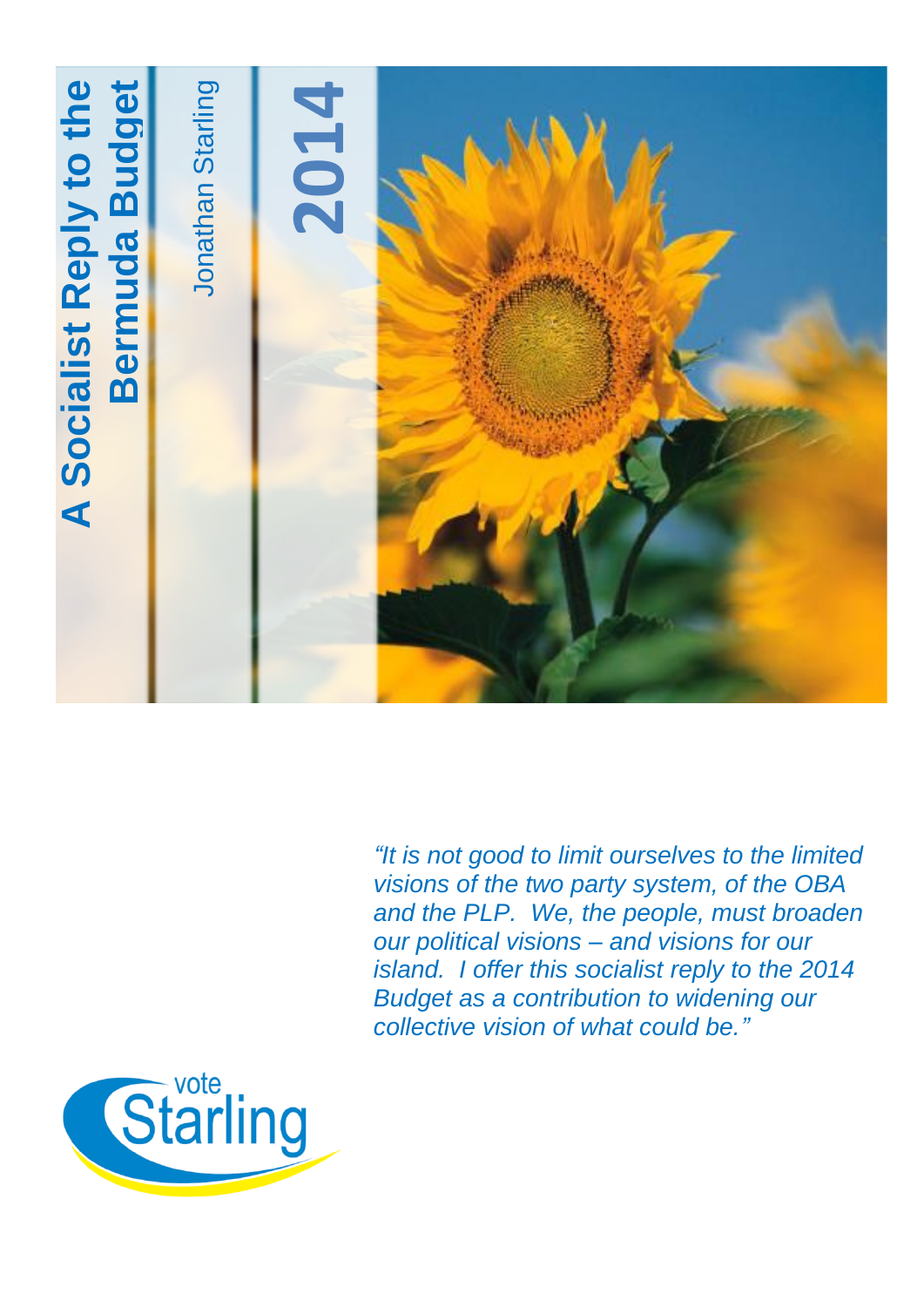

# **A Socialist Reply to the 2014 Budget**

#### **Introduction**

Of all the documents tabled in parliament, it may be said that the Budget is the most valueladen. The Budget reflects the priorities for the island and its future. Quite frankly, if you want to know what the Government values, then you need to follow how they propose to raise and spend their money.

The test of any budget is not the size of the deficit or how quickly the Minister forecasts a path back to surplus.

Rather, it is whether the decisions underpinning and outlined in the Budget make Bermuda a better island, a better place to live and work, to love;

Whether it makes us a more democratic, equal, caring, happy and prosperous community;

Whether it looks after the precious places and people we love, and the natural and built environment in which we live;

And whether it delivers all this in a fiscally responsible way without undermining everything that makes Bermuda work.

For this Budget people wanted a vision, a glimpse, of a future in which everyone can be healthy and flourish, with access to good educations and with job prospects in a dynamic and diversified economy.

People wanted a vision of a future where they can live in communities that are safe, sustainable and friendly, and where they can look forward to an old age supported by appropriate and quality health and aged-care services.

We cannot build a smarter Bermuda while cutting funding to students, training and opportunities for local research and development.

A stronger society is not just about money but also about how we relate to each other.

There has to be a renewed recognition of the dignity of labour, and that it is fundamentally wrong when people are not able to earn enough to support their families through working full-time, while others who want to work are forced into the living death of under or unemployment.

If we are going to really grapple with the structural problems of our island then we need to explicitly try to shift policy towards trying to boost real wages in the bottom half of the wage distribution and bring down the costs of housing, childcare and energy.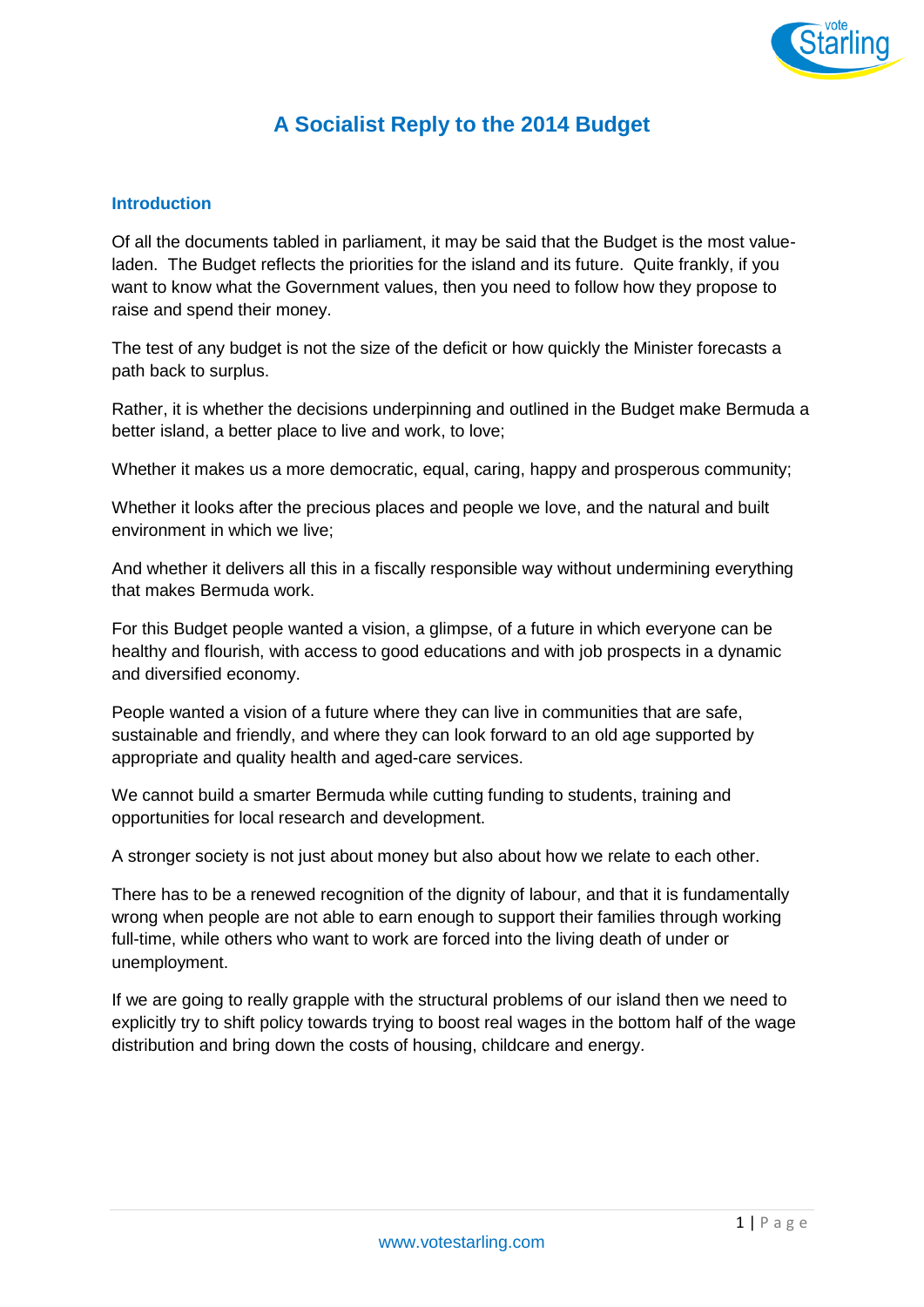

#### **Growth – Good & Bad**

The Budget speaks about the need for growth.

A distinction needs to be made between quantitative and qualitative growth – both are at times necessary, however an overemphasis solely on quantitative growth risks undermining our very existence in the long-term.

What Bermuda needs, however, more than quantitative growth, is qualitative growth – that is, properly speaking, development.

A focus on qualitative growth, on development, focuses not so much on production and consumption, on the limited metrics of GDP, but on improvements to our quality of life.

The type of growth which we need for Bermuda is the growth in the number of good jobs, the growth in the incomes of the 'have not's', the growth of green technologies that free us from import dependency of fuel, the growth in the availability of quality healthcare for all, growth in security against the risks of job displacement, growth in the investment in public infrastructure and environmental amenities that benefit us all and not the one percent, and growth in the expansion of accountability, transparency and participatory democracy.

On our island there are finite limits to growth in terms of quantitative growth. There are no limits to qualitative growth.

A fixation on the former will only lead to maintenance of the status quo, a reinforcement of our structural problems, and even worse contradictions – and all the misery they involve for our people and our quality of life – in the future.

To this end we must move beyond the limited metrics of GDP and embrace more appropriate measurements of human development, such as the Index of Sustainable Economic Welfare (ISEW) or the Inequality-adjusted Human Development Index (IHDI).

#### **Commercial Immigration**

I note with concern that the Budget refers to moving forward on the issue of commercial immigration, while this Government is on record of, first, distancing itself from such a policy, and then, more recently, claiming to only be engaging in consultation on this issue.

The inclusion of allusions to commercial immigration in this budget will only reinforce the views that this Government promises one thing and then does the other – not unlike its position on promising a referendum on casino gambling, only to then commission a strategy on how to ditch it, and then manufacture an excuse to do just that.

This leads to a growing deficit in terms of trust – and a Government which loses the trust of the people is a Government in name only.

#### **60/40 Rule**

While the Minister may well be right when he says the 60/40 rule was introduced by, and for, the old White oligarchy (who remain very much intact, one should note), in the interests of this oligarchy to protect their wealth, this rule has also provided a vital support for small and medium businesses too.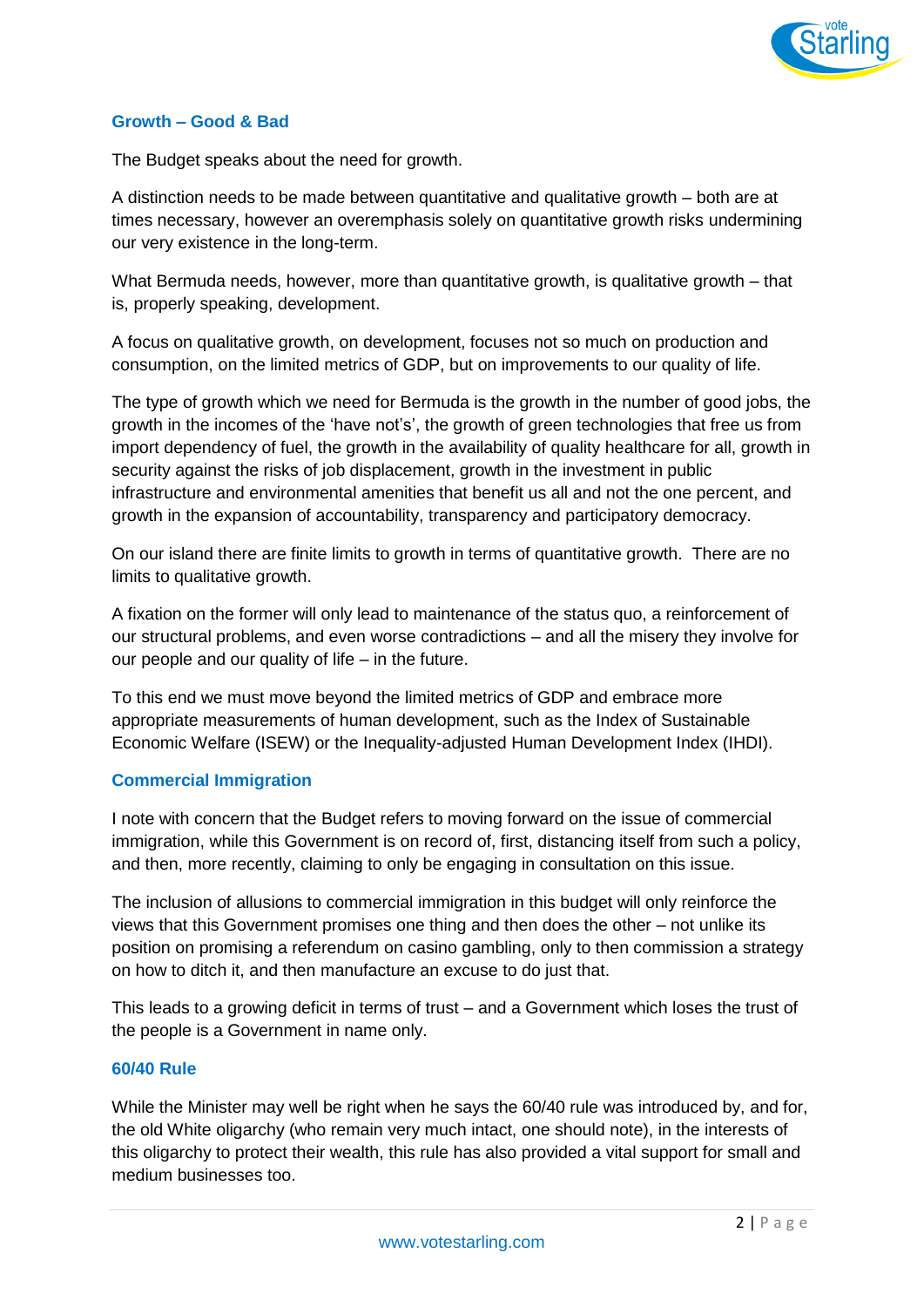

The 60/40 rule has also contributed to the uniqueness of Bermuda, for both residents and visitors alike, ensuring that our community has not been dominated by multinationals that have no interest in the welfare of our community but only an interest in the welfare of their profits.

While there may indeed be valid reasons for relaxing this policy in some areas, a wholesale removal of this policy will be catastrophic for small and medium businesses in Bermuda.

Furthermore, at a time when we should be seeking to reduce the leakage of hard currency – monies – from Bermuda's economy, the blanket relaxation of this policy would likely instead see an accelerated haemorrhaging of monies out of Bermuda.

It is also likely that relaxing the 60/40 rule now would also largely only benefit the oligarchy still. Who can benefit from renting the land or properties that these multinationals will use? Who will benefit from this multinationals purchasing existing infrastructure? Who here has the capital to invest in these multinationals? Only the existing oligarchy has the wealth to do so, while relaxing this rule would pull away the ladder from those seeking to climb up and join or rival this oligarchy.

Such a blanket relaxation of the 60/40 rule would only entrench the inequalities that persist in our community and sell our country to those whose only interest in Bermuda is what profit they can squeeze out of us – and not in the welfare and sustainability of our people.

The OBA must clarify its intentions regarding the 60/40 rule, with any move towards the wholesale removal of the 60/40 rule to be met with grave concern and resistance; and selective relaxations must be done with the utmost of care to insure against unintended consequences to our community.

#### **Healthcare**

Healthcare is indeed a problem and a source of concern for our community. Our existing system has failed, and continues to fail, to provide a comprehensive and universal healthcare for all.

We need to tackle the structural problems of it, both in the sense of prevention of avoidable illnesses and in reducing the profit incentive that sacrifices the health of our people for the sake of profit.

It is important to acknowledge that the elements of public health far exceed that of medics, doctors, pharmacists and hospitals. Health must be seen in a much wider scope, including access to a balanced diet, job security, job satisfaction and accessibility in our social and built environments, these are all crucial to determining how well and how long people live. Indeed, income inequality is in many real ways the most important factor in determining healthcare realities than any other factor – with there being a direct correlation between income inequality and life expectancies.

Much of the focus of healthcare today focuses on treating the symptoms of inequality in our community, rather than focusing on the causes of inequality itself – and it is by treating inequality from a public health perspective that we can most effectively improve our community's health and reduce the overall burden of healthcare costs for all.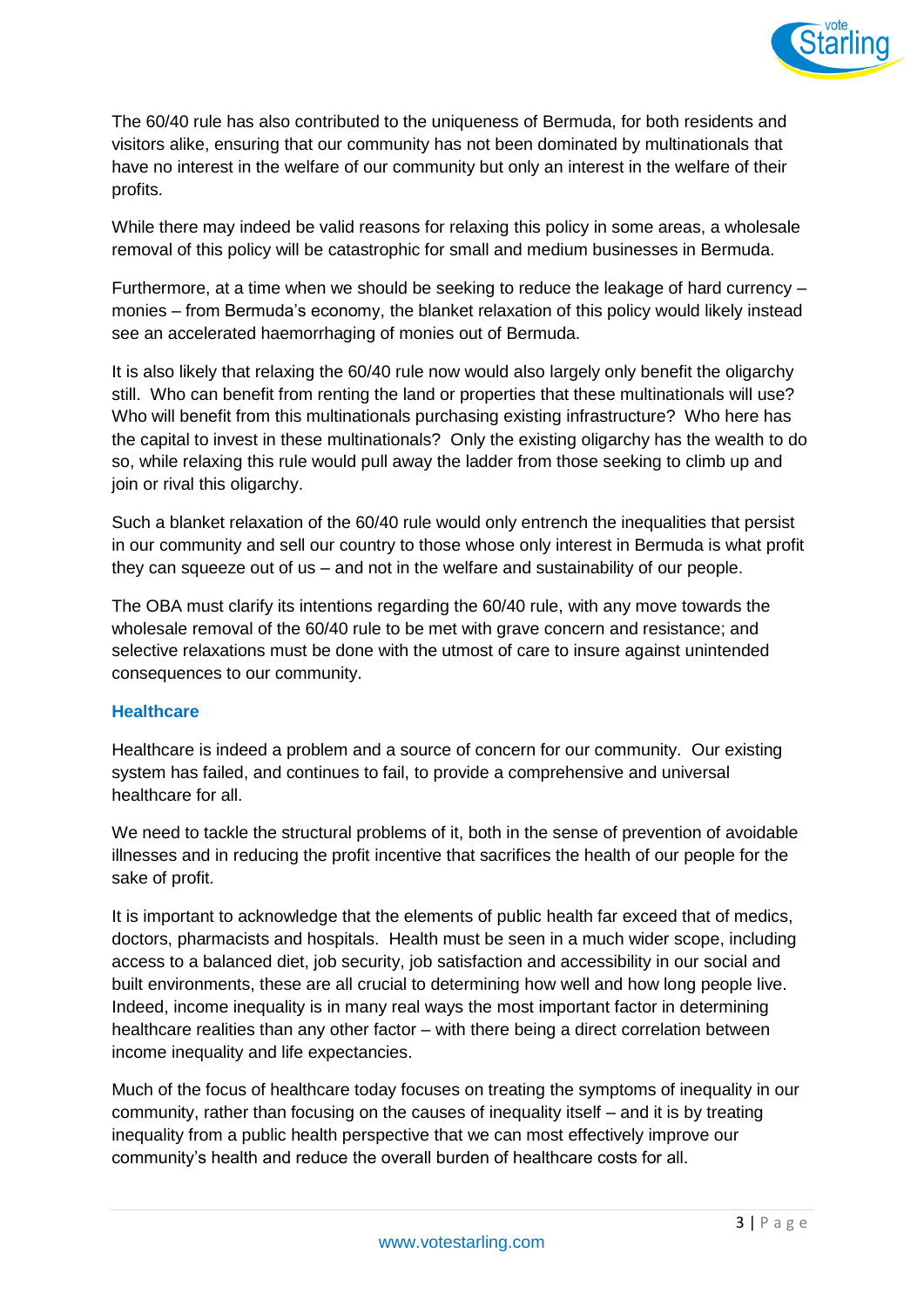

The OBA Government has not yet provided a satisfactory explanation for not acting on the National Health Plan, which provided an excellent roadmap towards a sustainable healthcare system for Bermuda, and involved in-depth stakeholder consultations.

Similarly, the Government should investigate the potential for a centralisation of all pharmaceutical importation through the Ministry of Health. This would provide benefits in terms of economies of scale, and ensure a marked reduction in profit mark-ups, reducing the costs of prescriptions for all.

## **External Threats**

*"You will never have democracy in America while big business buys both parties and expects a payoff whichever one wins."* Jack Gilligan, former Democratic Governor of Ohio.

The Minister is right that the international climate is not exactly friendly for Bermuda.

There is a growing – and understandable – resentment in other nations against parasitical corporations using low-tax regimes, like Bermuda and other, less scrupulous regimes, to escape their corporate social responsibilities in those countries.

And we are seeing the local capitalist classes in those countries quite happily deflecting scrutiny and of their own oppressive financial regimes and wage slavery by channelling indigenous anger towards external targets such as Bermuda.

It is precisely because of this international hostility, and the potential threat by those international forces to destabilise us – sacrificing us in order to save their own skins – that it is imperative for us to diversify our economy away from dependence on IB alone.

As long as we are dependent on one industry we sacrifice our independence, render our parliament subservient to the whims of that industry, and leave ourselves vulnerable to external hostility.

Alternative industries must be identified or developed.

We must not be content to simply defend what we have – we must take pro-active steps to diversify and provide our people with the skills and support they need to adapt to changing circumstances to our economic model.

#### **Income Tax**

The Minister states, and I quote, 'we have no income tax and we do not apologise for that'.

One wonders if perhaps the time has come for Bermuda to investigate different options for income tax going forward. At the very least, we may find it beneficial to look at options for taxing incomes from investments.

And beyond looking simply at the potential for a greater redistribution of wealth, we need to seriously look at the issue of pre-distribution.

As part of ensuring greater transparency and accountability in society, company legislation should be amended to ensure that the details of all directors pay packages are published in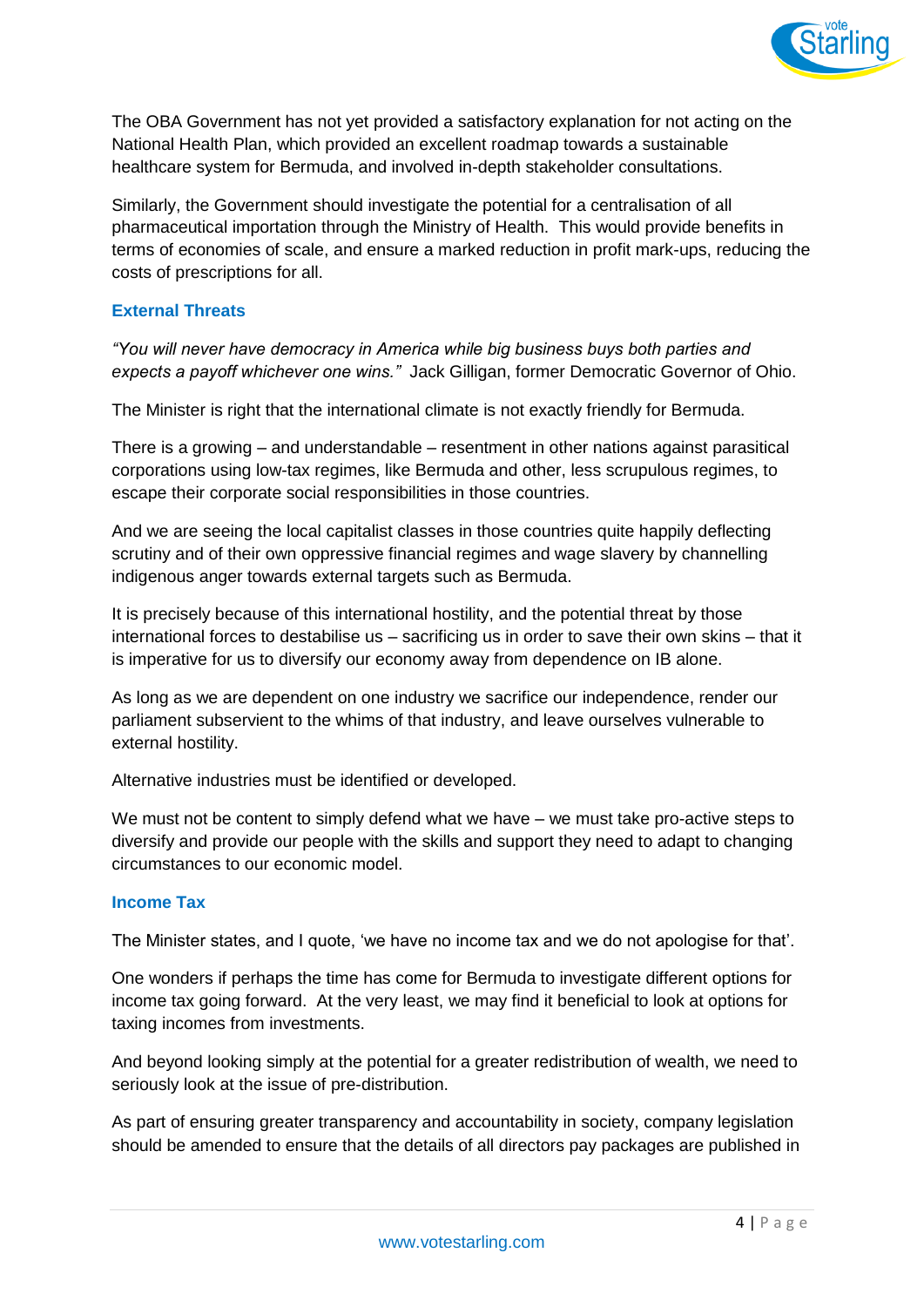

the annual reports of listed companies, record a ratio of high pay to low pay and the distribution of pay across different levels of earnings.

The introduction of a minimum, and living, wage is long overdue and should be a matter of priority for Bermuda.

### **Tourism**

The Minister speaks of the importance of moving forward with the 'Integrated Resort Concept'.

Let's be clear about this, the term 'integrated resort concept' was created in Singapore as a way to make 'casino gambling' more palatable. Just as 'gambling' has been rebranded 'gaming' in order to present a better image, same with integrated resorts which are little more than a casino with a hotel tacked on.

So let us call these integrated resorts what they truly are, casino hotels.

The case has yet to be made that casino hotels are truly what is best for our tourism.

We have surveys that indicated that casino hotels would actually detract from our tourism product and even deter some tourists from coming, while the proposed gains seem more a matter of assertion than anything else.

And in Singapore itself, where the Government has apparently sought to copy the idea from, the casino hotels there have shown, at best, a short-term initial profit and have since been running at a deficit.

Amazingly, only a few months ago the same Minister of Finance made public statements to the effect that after months of researching casino hotels he had yet to see any evidence that they would actually benefit Bermuda.

In many ways this lack of evidence to support the push for casino hotels by this Government is a casualty of this same Government's decision to ditch the referendum on casino gambling that they themselves promised in their election platform.

A referendum would have allowed a more objective pro and cons discussion of this issue, as well as providing the long-term stability that investors require, regardless of the outcome of such a referendum.

Furthermore, it is regrettable that the Government saw fit to further increase its trust deficit in this way.

As to tourism itself, while there is a role for cruise ships in Bermuda – and at both the municipalities and Heritage Wharf – especially for the 'buzz' that they bring when in port, the focus has to be on increasing air arrivals.

Cruise ship visitors are good, and quite often they are truly better than nothing. However, they also have the capacity to overwhelm our infrastructure, while also bringing relatively little in terms of return in investment for our island.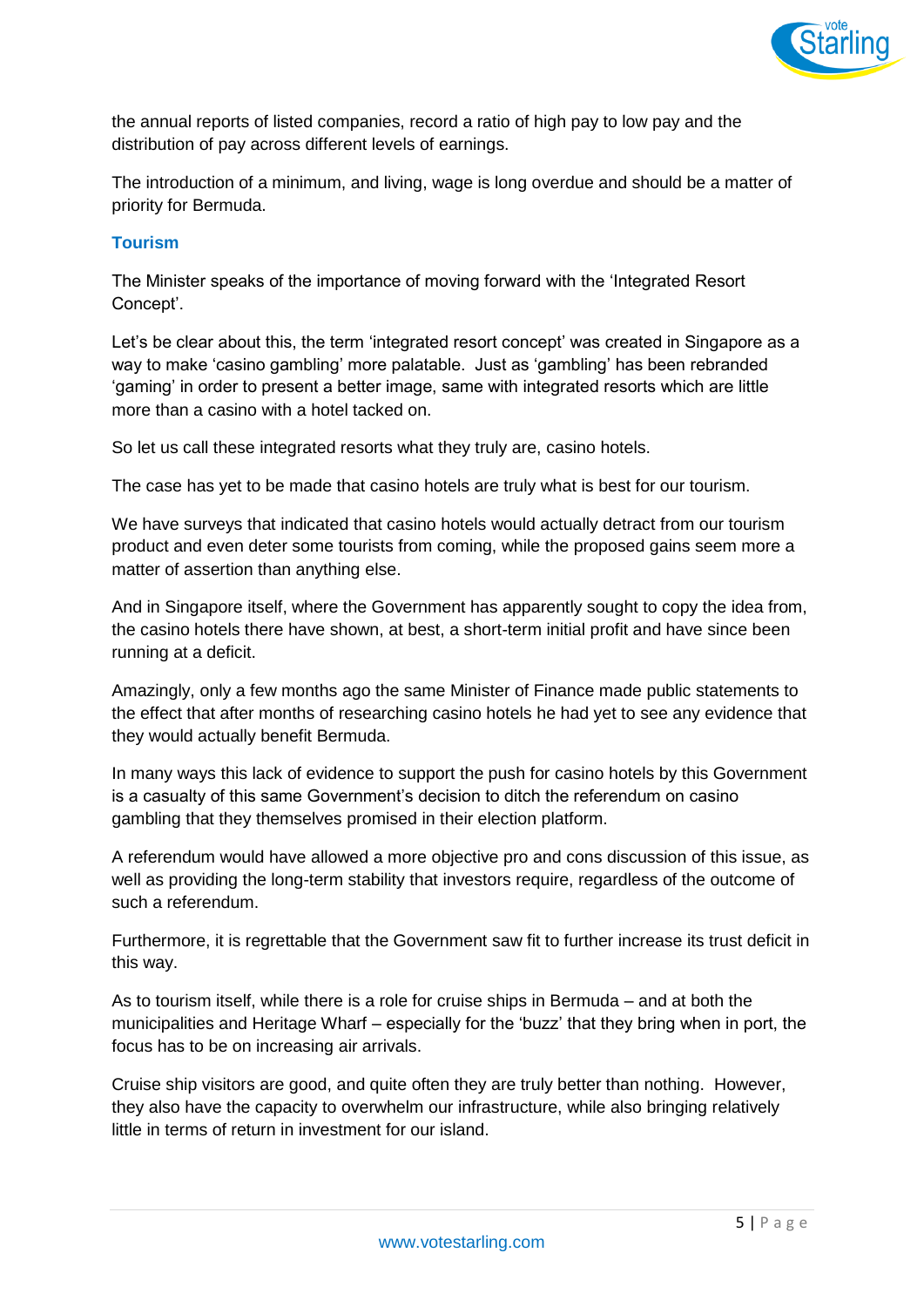

We expend monies to cater for them, to handle with the strain on our infrastructure, only for very few dollars to change hands, with far too many cruise visitors engaging in sightseeing and the occasional purchase of trinkets, while retiring to their ships for entertainment and food.

In some ways the cruise ships may be compared to Walmart's in the USA. They bring some benefit to communities, while at the same time undermining local facilities, entertainers and restaurants who quite simply cannot compete with these floating Walmart's.

In contrast, air visitors contribute much more to our community.

They stay in local hotels, providing jobs for our people. They spend money in our restaurants; take the time to visit our attractions and to buy more than the occasional trinket.

All of this means that it is air visitors who provide the bulk of jobs and foreign exchange for our tourism sector.

While much work has been done already as regards air visitors, a lot more still needs to be done.

On the issue of hotel beds, it is not clear that the traditional 'big hotel' model is applicable in this day. They have a role to play, certainly, and any new hotel development or renovations are of course welcome.

However, much more needs to be done to encourage and support the medium and smallscale hotels – guest-cottages or mini-hotels proper.

These provide a far greater ROI for Bermuda, especially in the long-term in as much as they provide a more intimate experience for tourists, encouraging return visits.

For far too long the big hotels have dominated – and continue to dominate – the bulk of our tourism thinking as regards hotels.

We need to change our focus and investigate what more we can do for the smaller hotels – which, one should note, generally provided more jobs for locals and tend to keep the tourist money within Bermuda, whereas the big hotels may in many ways be seen as leaking money away from Bermuda.

We also need to also accept that we cannot compete with our cousins to the south in terms of mass tourism.

They have advantages in terms of lower costs of living (and thus lower wages) and less seasonal variation in terms of climate.

We cannot adequately compete with that. Our mass tourism product is always going to be at a price disadvantage.

What we must do instead is outcompete them with our strengths, which exceed our greater proximity to the north-east of the US and Canada.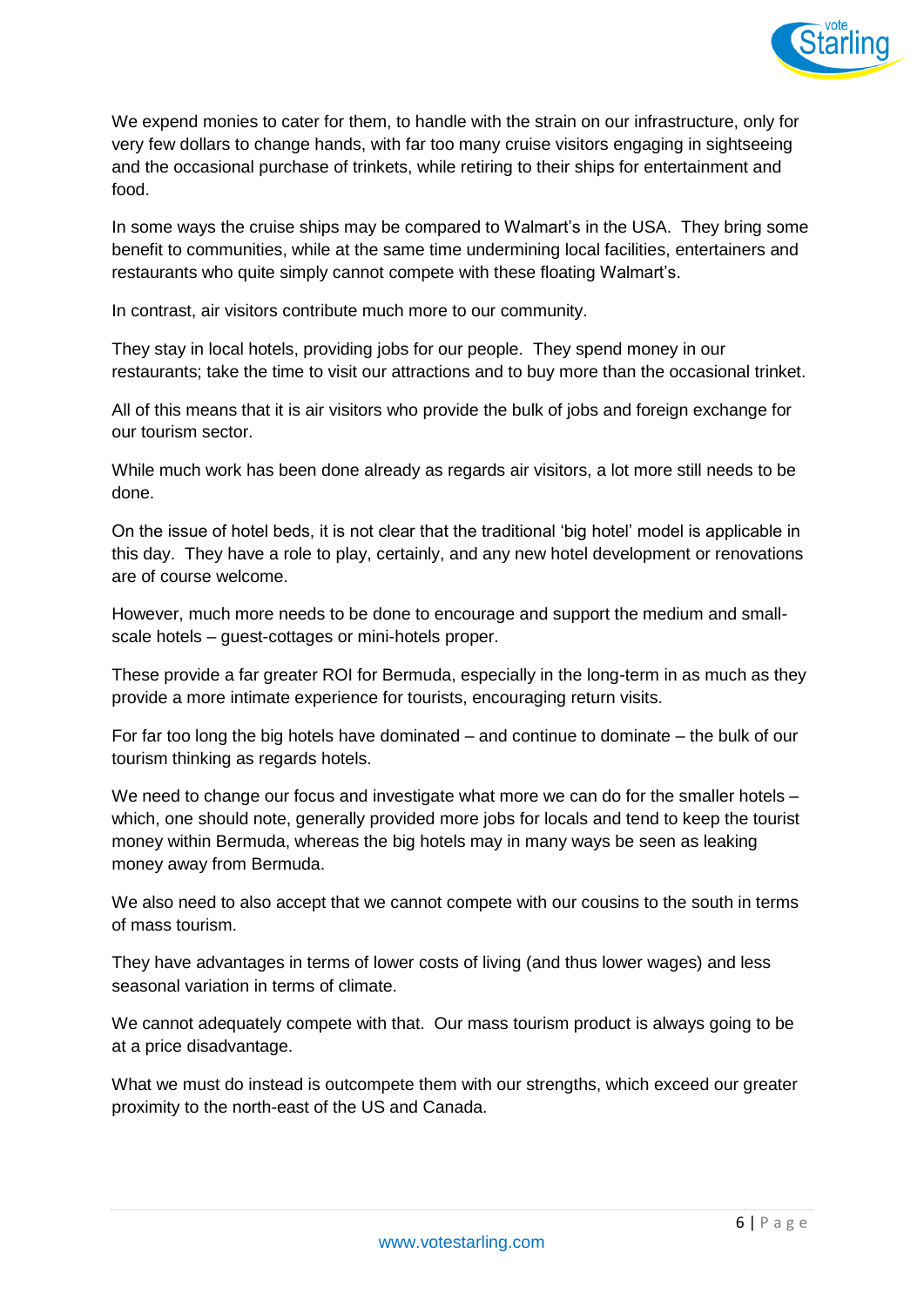

We need to develop a quality cultural and eco-tourism product, and one complemented by quality infrastructure – infrastructure which simultaneously benefits both our own people and other industries.

And rather than trying to remake Bermuda into some 'McIsland' indistinguishable from any other island, we should instead embrace that which makes us unique and create our own indigenous product.

We need to embrace a new vision for tourism, rather than repeating the mistakes of the past or being held to ransom by big capital and their kept advisors who seek to corrupt or politics with their threats and bribes.

A new tourism must seek to build internal linkages within our community – it must be a tool that helps with developing our own light industries and agricultural sectors, build up our own entertainers in all their diversity, that places Bermudians and the community, both culturally and environmentally, at the core, and in doing so reduce the leakage of monies from our shores and into foreign bank accounts.

Our current model is not sustainable in any sense of the term; we need to have a radical rethink on this, internally and not beholden to foreign interests and their consultants, but one that starts with Bermuda and her people at the foundation.

If we fail to do this we risk making true the refrain from decades ago that 'tourism is whorism' and undermine our very viability as a community and independent entity.

#### **Education**

The Budget refers to creating a Risk Institute.

This is welcome and sensible. The question is whether this will be a stand-alone entity or combined with the already excellent Bermuda College? Indeed, there may be the potential to partner with the University of the West Indies on this, for the Bermuda Institute to serve as a satellite campus for them, and so laying the groundwork for further expansion of the Bermuda College going forward.

Potentially this can also play its part in diversifying our economy, even in a small way, attracting international students from both the Caribbean and the Americas in general?

In addition to the proposed Risk Institute it would be advised to proceed with a world-class convention centre.

This can be attached to the Bermuda College also, in partnership with Coco Reefs perhaps, and allow Bermuda to host business conventions as well as academic and other conventions, further contributing to a diversification of our economy.

It is concerning that the Budget appears to be reducing funds for retraining and education scholarships in general.

As the economy remains in crisis and our people at risk of further unemployment, education and retraining is one avenue that we should be supporting, to facilitate workers transitioning from a now redundant position into a new one, with new skills.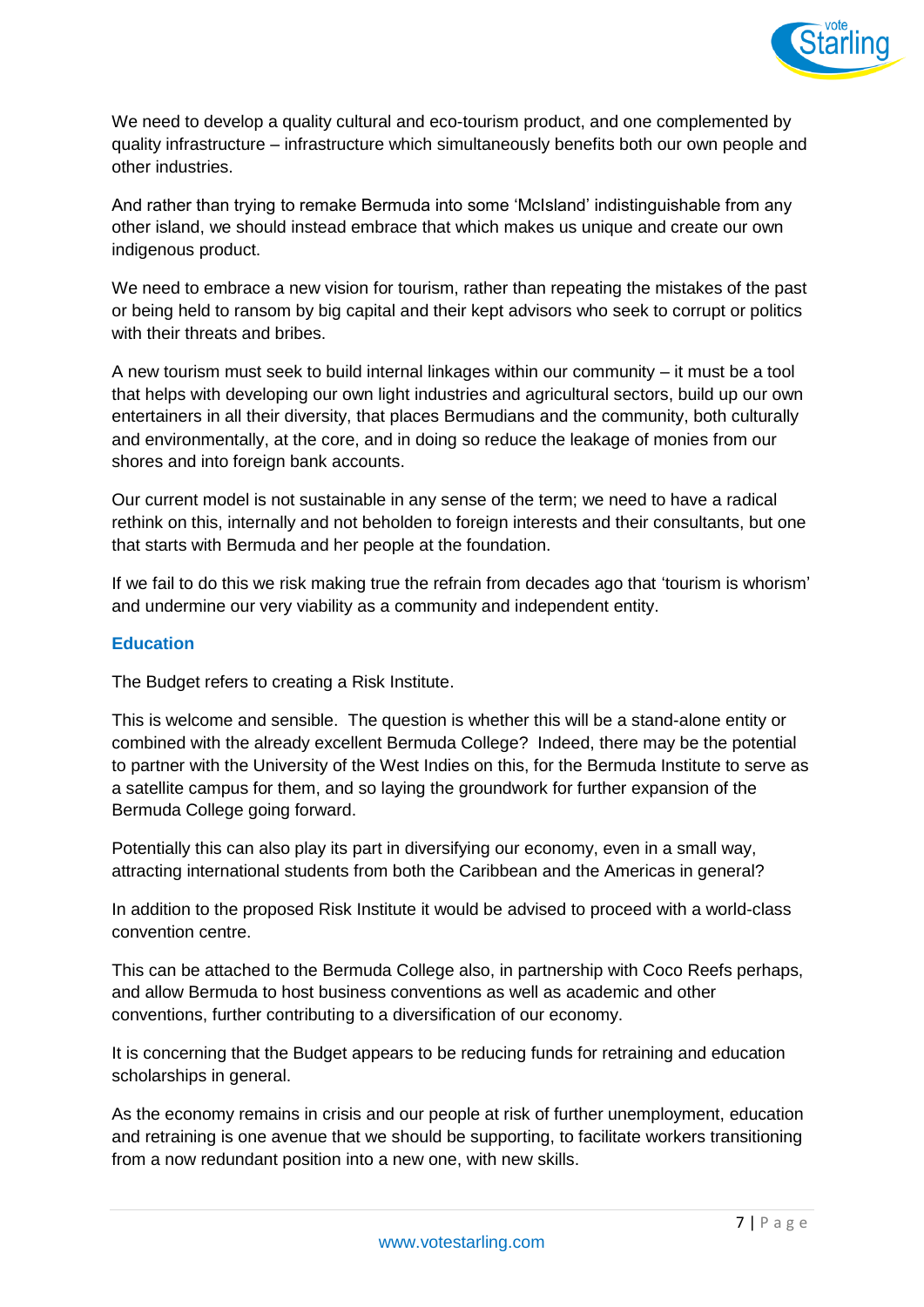

Furthermore, the crisis presents an opportunity for new industries, and in order for those to succeed we need to encourage blue-sky thinking and an expansion of skills and credentials amongst our people to serve as both the catalyst and the workforce for these new industries.

Cutbacks to retraining and further education thus seems particularly counter-productive at this moment, and we risk losing whole cohorts of our people, unable to adapt to the rapidly changing economic reality, and thus seeing jobs which would otherwise go to qualified Bermudians taken up by expatriates – further exacerbating the already stressed social fabric of our island.

#### **'No New Taxes'?**

The Minister states that there will be 'no new taxes'.

That is, the Budget intends to keep the tax regime status quo.

In this he is missing an opportunity and only taking a limited view of taxation.

Taxation may be used to encourage or discourage certain activities –they may be used as proverbial 'carrots and sticks'.

For example, the Budget notes the problems with our healthcare costs, but ignores the role taxes may play in the overall reductions of these costs. Increases on certain products, that is 'sin taxes', may be used to discourage consumption of products that contribute to our health costs, at least in relation to those influenced by diet, for example.

The most common sin taxes are on things like alcohol or tobacco, but there is no reason why we cannot extend this concept to foodstuffs known to contribute to problems such as obesity, cardiovascular diseases or diabetes – junk food in other words.

A sin tax on junk food can help to discourage their consumption.

Similarly, the revenue generated from this junk food tax may be ring-fenced and used to directly subsidise (or in the language of the Budget, 'negative taxation') staple or healthy foods, helping to make a more balanced diet affordable.

In this way we can use taxation to directly reduce our long-term healthcare costs by promoting preventative healthcare – by promoting a healthy diet for all.

In doing this taxation adjusts prices to better reflect their true cost, their true price, by internalising the externalities otherwise covered by the state.

For many products these externalities are not included, and this leads to a direct subsidisation by public monies – for example, public monies are used in dealing with the healthcare costs resulting from poor diet (itself largely a function of income inequality), while the benefits of healthy foods are not truly reflected in their price.

In a similar way we can introduce a carbon tax on agricultural products that can be produced here, when in season.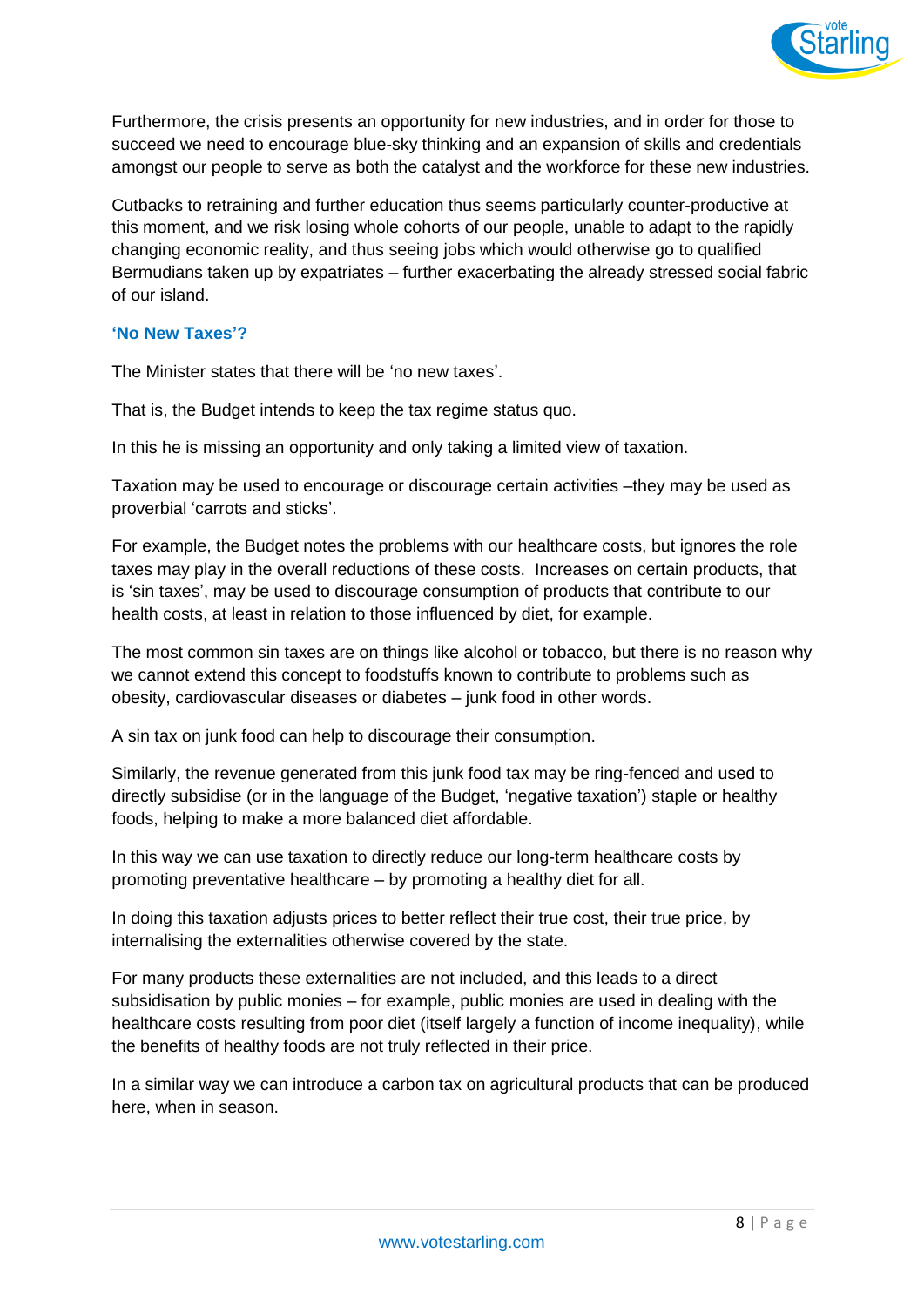

This would level the playing field for our agricultural sector, encouraging and supporting this struggling sector which has the potential to contribute so much to our well-being and the Bermuda image – and also reducing the leakage of foreign exchange offshore.

And, similarly, the revenue generated may be used to help subsidise local agriculture, making our local (albeit limited) food production capabilities much more sustainable.

Taxes may also be used on the one hand to discourage traditional fossil-fuel transportation options and to encourage, through subsidies, hybrids, electric cars and cycles (including building the infrastructure – cycle paths, cycle storage, electric charging stations, etc.).

This would contribute to reducing our energy dependence on imported fossil fuels, which, beyond making our island more sustainable, also means a reduction in money leakage offisland.

It is true that Bermuda's economy remains fragile.

However it is wrong to use that as an excuse for 'no new taxes'.

It is precisely because the economy is fragile right now that we can take advantage of this opportunity to encourage behaviours and new technologies which will benefit Bermuda in the long-term while discouraging behaviours and technologies that do more harm (and cost more in real terms) than good for Bermuda in the long-term.

#### **Civil Service Reform**

In the Budget the Minister refers to the SAGE Report and notes the Government's commitment to reforming the civil service.

The SAGE Report's sections on this were largely based on pre-existing recommendations from various reports on reforming the civil service. Reports that, despite some excerpts being made available in the SAGE Report itself, remain unavailable to the people and to the very civil servants they refer to.

In order to move forward, together, on the reform of the civil service, it is imperative that these reports be released to the public.

This will allow everyone, especially the unions and the workers involved, to discuss the merits of this or that reform, to understand the recommendations in their proper context, and dispel suspicions of cherry-picking on the part of Government.

Furthermore, it is important that these reforms be done in an open and genuine partnership with the BIU and the BPSU. We cannot allow only token involvement by the workers representatives in such a process.

#### **Mutualisation**

*"The only possible alternative to being the oppressed or the oppressor is voluntary cooperation for the greatest good of all."* – Errico Malatesta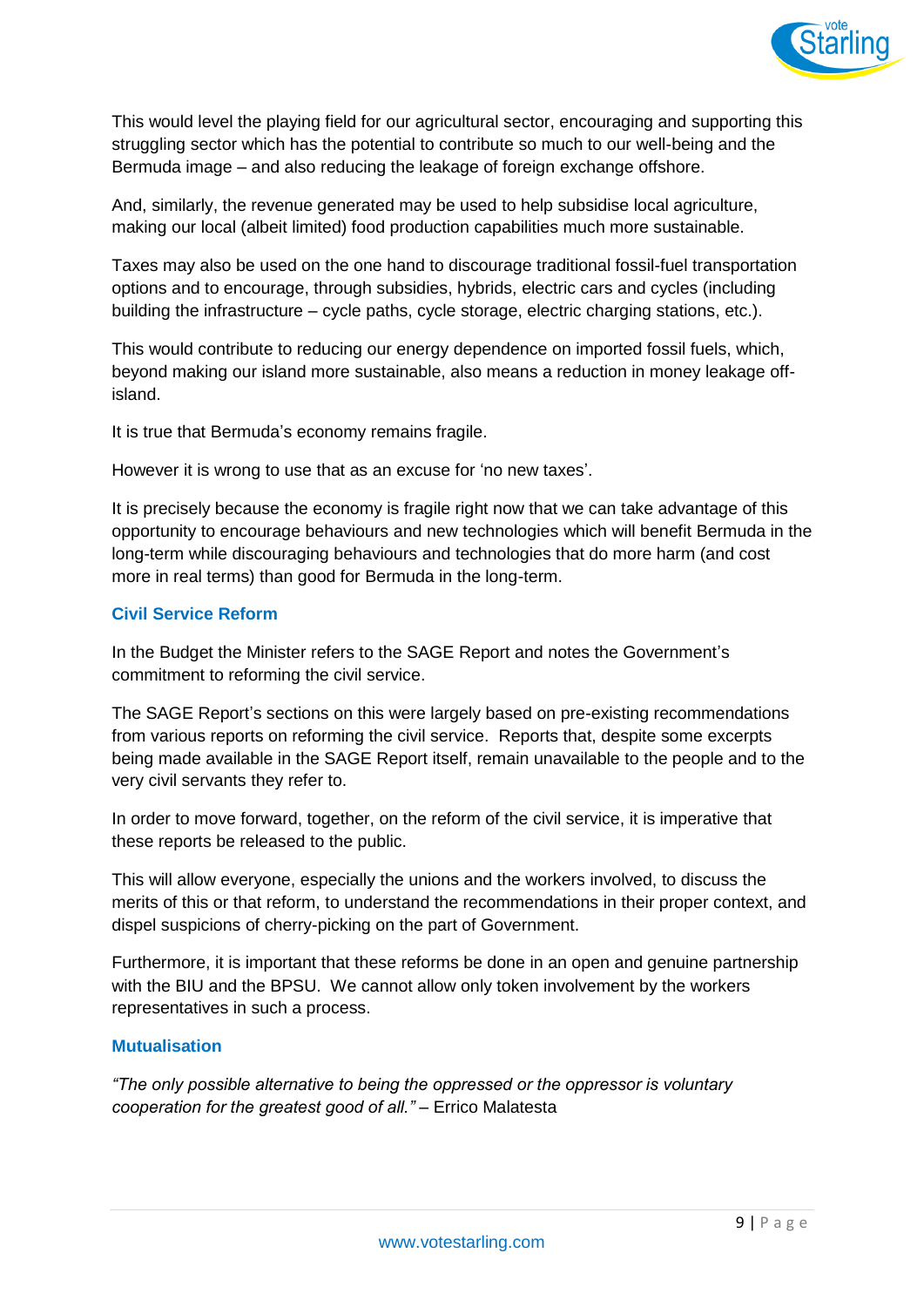

*"Why should workers agree to be slaves in a basically authoritarian structure? Why shouldn't communities have a dominant voice in running the institutions that affect their lives?"* – Noam Chomsky

Concerns must be raised about the proposed Public Bodies & Reform Act and its accompanying Efficiency & Reform Authority.

There is a risk here that an unaccountable – in the wider sense of democratic oversight  $$ authority will serve as judge, jury and executioner for public services and worker's rights and conditions, guided not by public need and the positive externalities that various public services provide, but instead by the short-sighted tyranny of the bottom-line.

While the status quo may not be an option, this does not mean that the Minister's solution is the answer – or at least the only answer.

It is important to note that the public sector is founded on a different set of values than the private sector.

The public sector serves, and is accountable, to the people.

It is not accountable to a group of shareholders seeking to maximise profit.

This does not mean that the public sector is blind to efficiency and effectiveness – and there are legitimate reforms, especially PATI, which may facilitate this – however it does mean that it provides services with an emphasis not on profit but on equity, impartiality, political neutrality, probity, trustworthiness, incorruptibility and universality.

The Government, it would seem, is engaged in a major restructuring of the State; the economic problems relating to the debt and the deficit are the reasons being set out for this, however the real objective appears to be an ideological fixation on the massive shrinking of the public sector and, with it, a reduction in the conditions and rights of workers in general.

The public sector reform being proposed by the OBA needs to be seen in this light.

Resistance to the marketization of public services, along with the reduction of accountability that goes in hand with such marketization (and even Quango-isation) must be strengthened.

Public services must not be reduced to a crude cash nexus, the tyranny of the bottom-line and crude commodification.

Rather, we must seek – in concert with the workers and consumers of their services – to build a new model of public services rooted in autonomy and the devolution of decisionmaking.

The Minister makes reference to the concept of 'mutualisation' as one way to go about reforming the public service – or, rather, to 'spin out' or 'shift' public services out of the State.

Mutualism in itself is a fine idea, and one that has a long and proud history originating in the co-operative movements of the  $19<sup>th</sup>$  Century.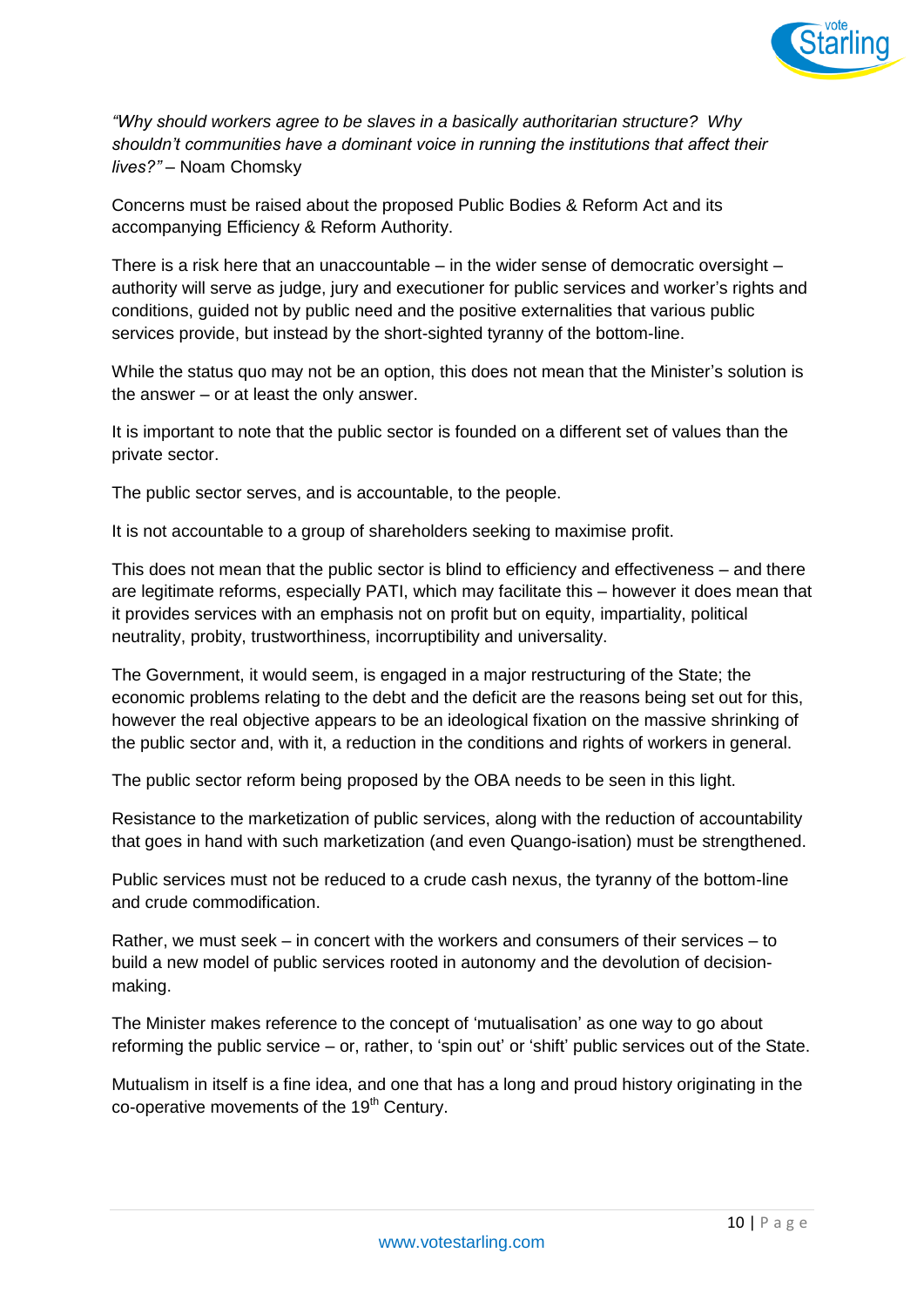

In Bermuda itself there is a history of mutual, in their original sense, in the forms of the Friendly Societies that emerged after emancipation, to protect and expand the interests and conditions of freed slaves.

However, from the Minster of Finance's comments, what he means by 'mutualism' is qualitatively different from the original and historic meaning.

His rhetoric on mutualism instead seems to be but a synonym for partial social ownership, essentially being little more than privatisation with a pretty name and a touch of sugar to sweeten the bitter reality that this means for worker's rights and conditions, as well as the provision of service.

Nonetheless, the Minister should be thanked for resurrecting the idea of mutualism, if only in name.

The task, however, is to not simply resurrect it in name only – as the Minister has done – but to go further and resurrect the radical essence of mutualism, updated for the 21<sup>st</sup> Century.

This means not using it simply to gloss over privatisation but instead to democratise services, under the full control of the workers and consumers, rather than the limited tokenism of the OBA's 'mutualism'.

The Minister advocates mutualism in the form of de facto privatisation – privatisation by stealth – of public services and civil servants.

What happens to the collective bargaining agreements for these workers? What controls will there be as regarding asset locks in the event of a catastrophic collapse? What additional burdens will be placed on spun out services that will need to now accommodate for services currently handled by the centralised state – such as IT and Human Resources?

The Minister portrays a false dichotomy of bureaucratic public sector and competitive private sector. There are more than these two organisational and ownership models.

A more democratic form of state ownership – one where as much control as possible is ceded to the workers and the consumers – is indeed possible and worth striving for.

If workers and consumers are empowered and provided with all the available information they are quite capable of willing to identify superfluous practices. In some instances it may be found that with the self-management of workers and consumers that expensive management classes will themselves become superfluous, with resources then being freed up to provide improved and expanded services to the people.

Importantly, we must ensure that any move towards mutualisation of the public sector is true to the values and principles of mutualism itself, and so it must come from bottom-up demand by the public sector workers themselves, rather than being forced on workers from above through an appointed committee or an oligarchic-managerial class.

One can no more force mutualism – workers active engagement in the owning and running of the organisation – and claim to be pro-mutualism than one can claim to be for democracy and bring democracy at the point of a rifle, as we've witnessed in the imperialist and criminal wars waged by the West in these opening decades of the 21<sup>st</sup> Century.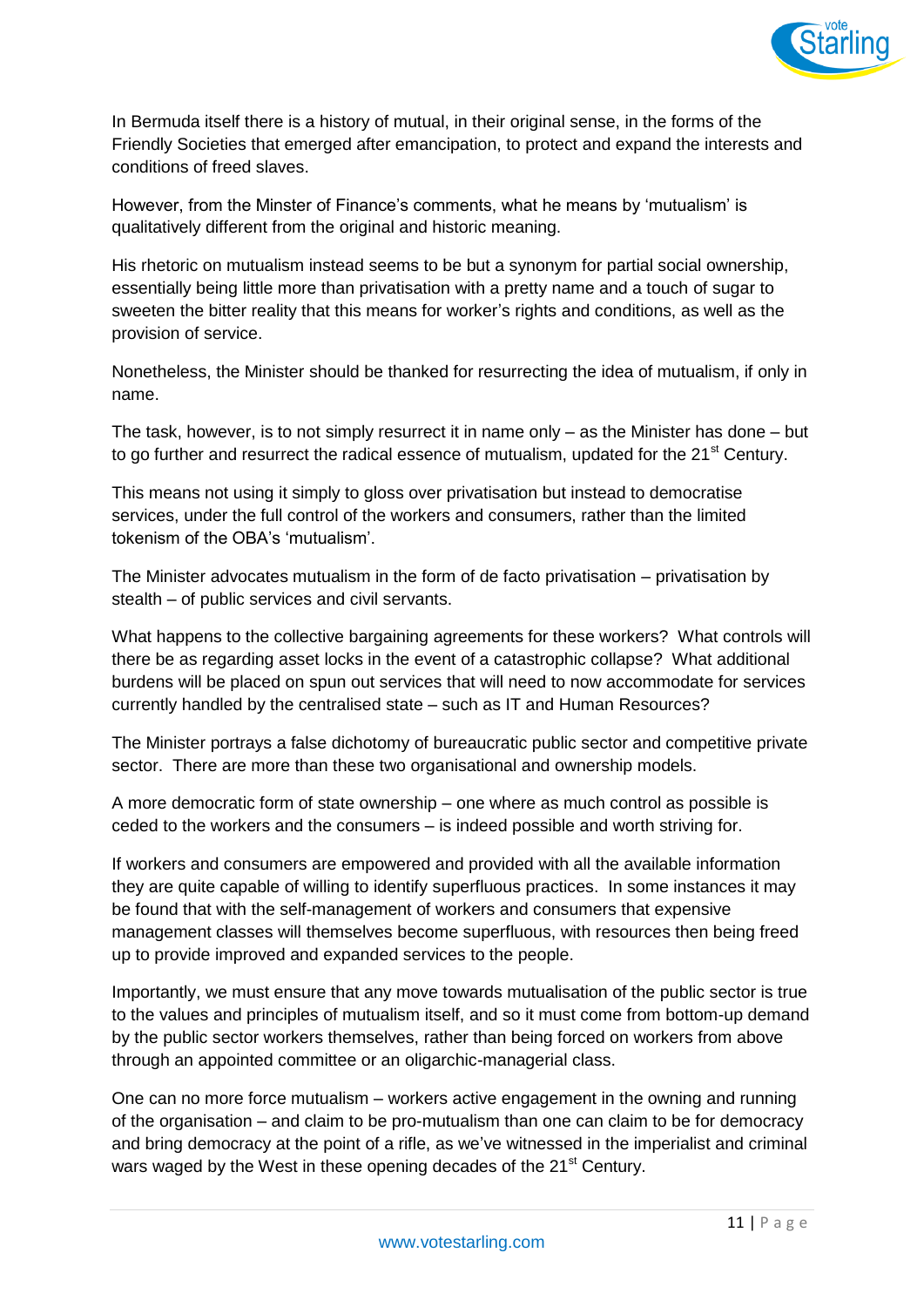

Any move to mutualisation of public services must be done through a binding ballot of all affected staff rather than Governmental decree.

## **Power to the People – Mutualism, the Private Sector, Electricity and the Banks**

As noted, the Minister is to be congratulated for reintroducing the concept of mutualism to our political discourse, although we must ensure that the mutualism that prevails is not the limited and token mutualism that the Minister is in favour of, but the radical mutualism which is true to its historical origins, that prevails.

Beyond the Minister's limited vision of mutualism itself, he also betrays a limited vision of its application.

Just as we must go beyond his limited vision and achieve the radical democratisation of public services (as opposed to a token mutualism as a camouflage or prelude to privatisation), so we must go beyond his limited application of the concept to the public sector.

We must expand mutualism – and I mean here the radical mutualism for the  $21^{st}$  Century – to the private sector.

Any workplace whose workers elect to mutualise their organisation must be supported by the State in doing so – and such essential services for Bermuda as the importation of goods – the docks – and the production of electricity should be actively absorbed into social ownership in this way.

These services, vital to the island, must be democratised under the control of the consumer – all of us – and the workers that operate them, rather than the elite who seek to profit from them. Rather than working for the private interests of the 1% these services should serve the social interests of the community.

After all, if the OBA is indeed in favour of freeing workers to take control of their organisations and have more control and autonomy, then surely they would also support any democratic action by workers in the private sector to radically mutualise the very companies they toil in?

Unless the Government is willing to pro-actively support the mutualisation of the private sector as well, its calls for the mutualisation of the public sector will come across as hollow and as a ruse to undermine worker's rights and conditions while it marketises the public services.

#### *Electricity*

The Minister should be congratulated for raising the issue of cost-of-living in relation to electricity.

Access to affordable energy should be a fundamental right of all Bermudians.

Equity of access to basic energy services for cooking and lighting, like access to potable water, should be considered a human right in 21<sup>st</sup> Century Bermuda.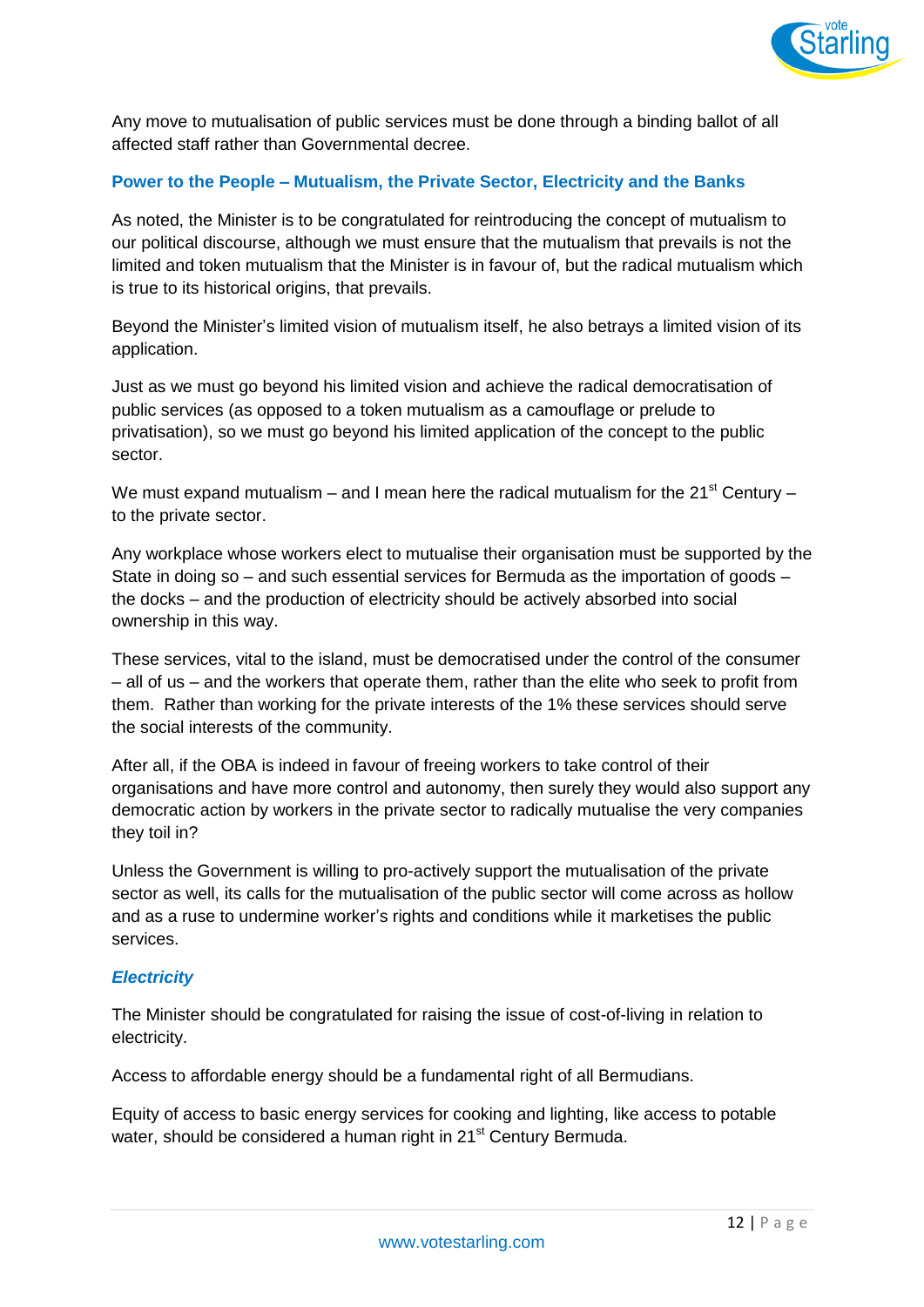

The Minister is also correct that islands like Bermuda are too small to justify competitive markets for electricity. However, electrical production in Bermuda has been controlled by a single private entity, for private profit.

The Government should take steps towards socialising this important utility, to ensure that it serves the interests of the people and not those of the one percent. This may be done through either absorbing it into the State itself, as a public service, or actively facilitating its transition into a mutual jointly owned and run by its workers and its consumers.

One of the great challenges for Bermuda is to reduce the leakage of hard currency from our economy in the form of energy imports.

The Government may play its part in conducting an urgent energy audit of itself and installing energy-saving and renewable energy technologies within its own infrastructure – and included in this must be a wholesale redevelopment of our street lights network.

Similarly, inducements to actively facilitate the adoption of energy saving and renewable energy technologies for residents should be supported.

#### *Banking*

The Minister should also be congratulated for initiating a conversation on the role of the banking sector in our community, and how they affect the cost-of-living.

There can be no bigger test of whether we are serious about building a new economy and tackling the cost-of-living crisis than reforming our banking system.

Financial services are an important industry; however they must become exactly that, a 'service'. And for far too long it has been a poor service for far too many of our people – and even, at times, a weapon in the hands of the oligarchs to neutralise its opponents.

Banks in this island should be considered – and become – a public utility.

The pay freezes that workers have taken as part of the one-sided 'shared sacrifice', along with cuts to public services (such as to legal aid for example) has helped fuel personal debt within our community, especially as regards mortgages.

It is increasingly necessary for the State to place greater statutory controls on mortgages, including relief, while also mandating that banks insure loans to small and medium-sized businesses to guard against bankruptcies and encourage lending.

Banks can also be mandated to ensure a quota of their lending is directed to small and medium businesses, as well as to 'green investments' such as installing renewable energy technology or kick-starting local green businesses, with limits to the interest rates for these loans, as well as to actively provide people with debt problems an opportunity to reschedule their loans and start to save.

These ideas, and others, should be investigate through the commissioning of an Independent Commission on Banking composed of representatives from the private sector, the workers unions and key NGOs, and with a wide mandate to investigate banking reforms.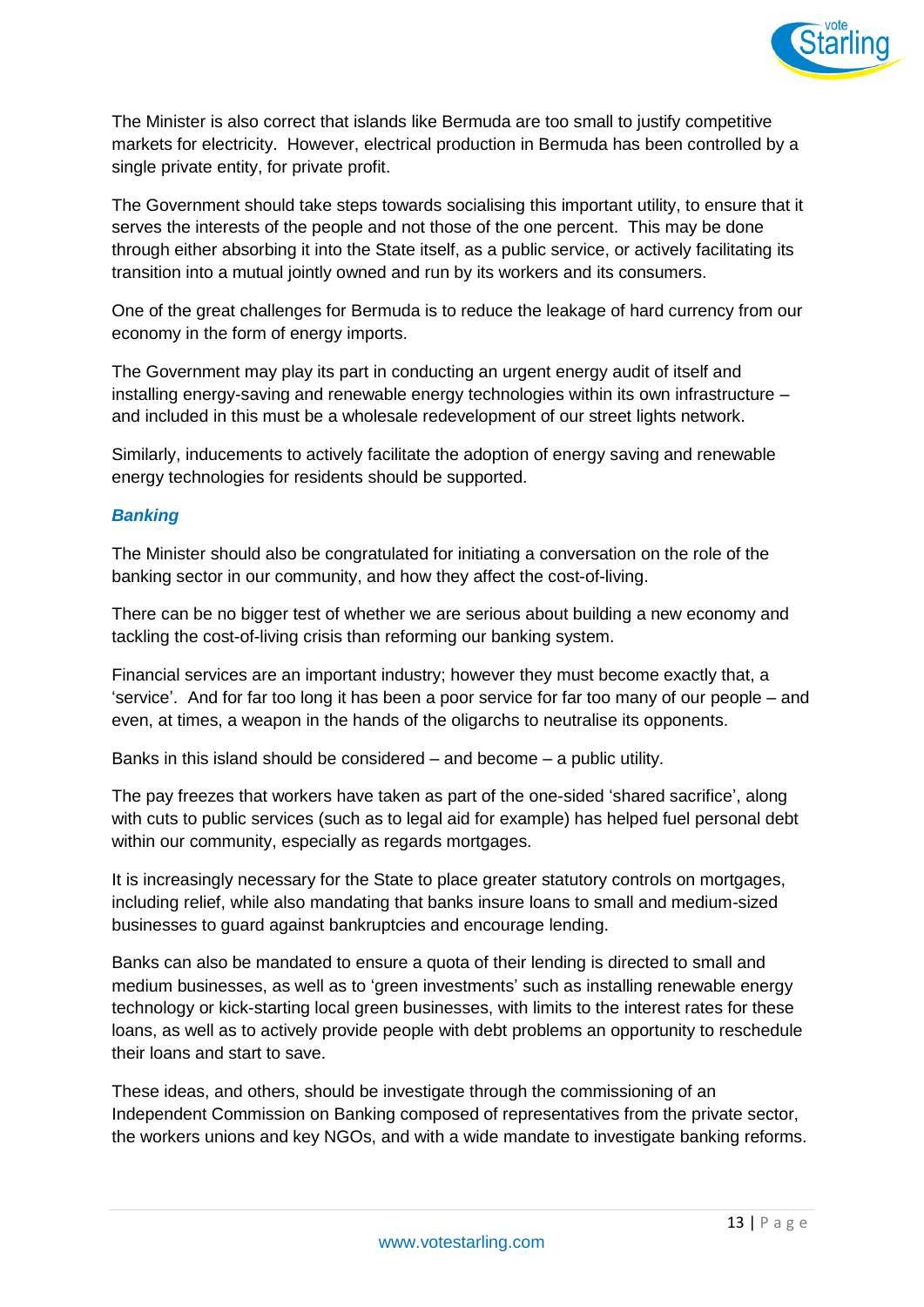

#### **Infrastructure & Pensions**

The proposals to redevelop and/or improve the Causeway, the Airport and the Tyne's Bay site are to be welcomed. I look forward to hearing more details about the proposals involved.

Improvements to the Bermuda Aquarium, Museum & Zoo and the cultural heritage of our numerous forts should also be undertaken. These assets are valuable not only for teaching and respecting our own history and natural environment, but also are valuable assets from a tourism perspective.

It is surprising though that the Minister has, however, advocated the Public-Private Partnership (P3) model for financing such infrastructure investments.

The P3 model has been found wanting – while it provides what appears to be an initially 'good deal', in the long-term they generally often end up costing Government's far more, through interest, than the more traditional model where the State either takes care of the project in its entirety or simply tenders it out.

Quite frankly, the P3 model has been discredited and will only lead to greater financial stress on the State in the future.

An alternative approach, and one that at the same time addresses the challenges of our pension model (and replaces the existing pension model), involves establishing a People's Providential Fund (PPF).

The PPF, established as an autonomous, independent body – an NGO or, rather, a Quango – would be funded through a share levy. At the end of every financial year every public company listed in Bermuda, with the exception of small businesses, would issue shares worth 10% of their annual profits to the PPF, while private corporations and partnerships may issues profits-related bonds instead of shares.

Unlike corporation tax, the share levy does not subtract from the company's cash flow, nor can it be passed on to consumers through higher prices. Nor does it increase labour costs or act as a job tax like payroll taxes.

These shares would be held by the PPF for at least a decade in order to derive dividend income from them (dividends being less volatile than share prices), allowing for a guaranteed income over time. Dividends may also be invested by the PPF in bonds, in addition to public infrastructure projects, to further diversify the PPF.

The PPF would be mandated to invest its funds, with these funds being directed towards public infrastructure or charities.

In doing this the PPF enters into a relationship similar to a P3, where the PPF would agree to finance the construction of the infrastructure in question, but would not directly staff, provide or control services (which would remain the responsibility of the State or charity). The State or charity would approach the PPF with its infrastructure proposal, and if the PPF agrees to finance it then it will sub-contract the work, subject to competitive tendering.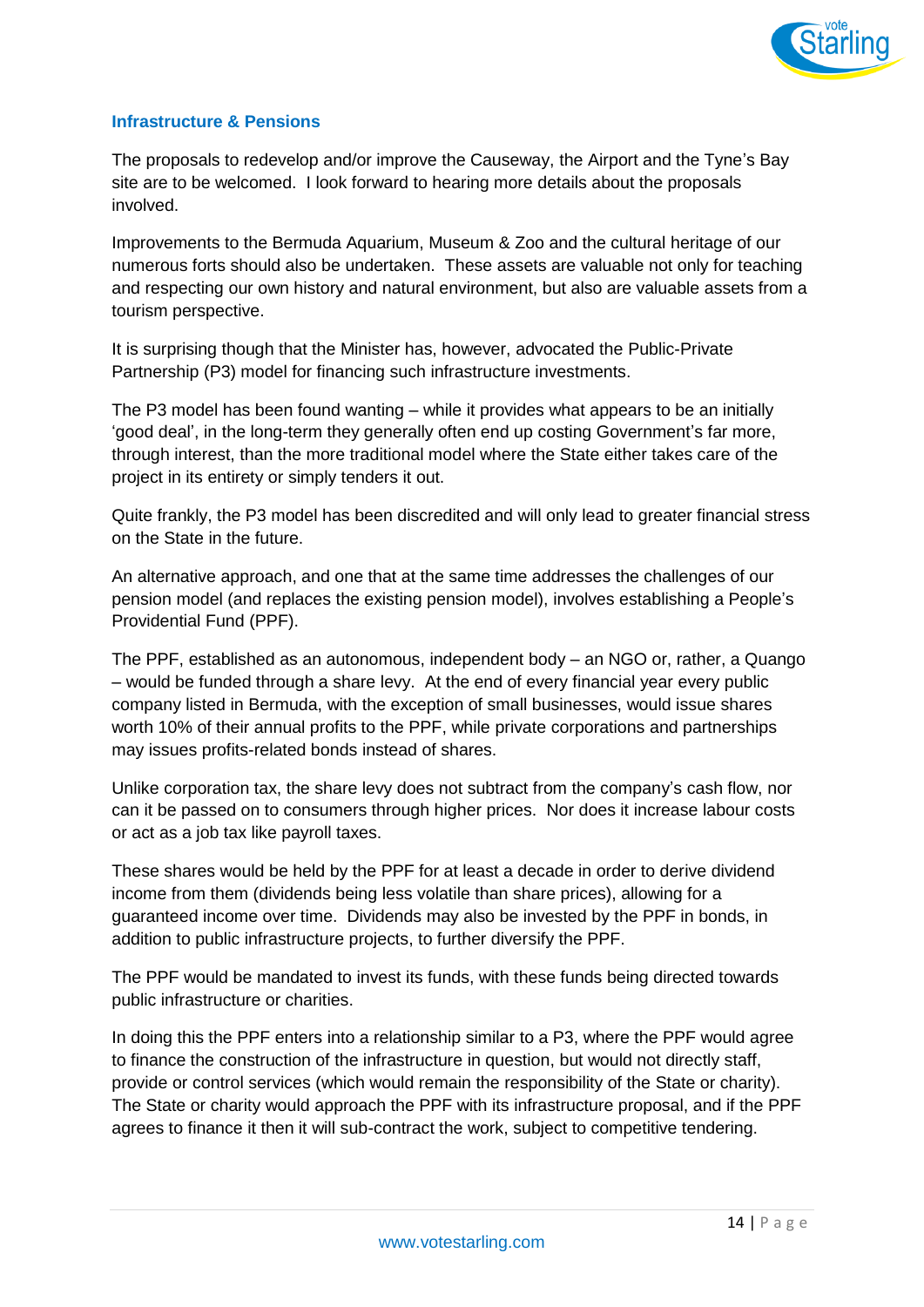

If the project is built for less than the expected agreed cost then the earned surplus may be returned to the PPF over time. Similarly, should the project cost more than expected, and the cost over-run was the fault of the PPF's management, then additional funds would be raised from the PPF, with the resulting return on investment to the PPF subsequently reduced.

Unlike P3's however, the PPF will only take on projects with appropriate risks, and so will not be paid excessively due to the reduced risk – the managers of the PPF will have a statutory responsibility to work within the parameters of such appropriate risks.

Following construction, the resulting asset will be effectively 'rented' to the State or charity, with a competitive rent agreed on in advance of construction. This will increase over time to ensure a continued fair return to the PPF, for a period of no more than 30 years, and return the capital invested over the life of the asset – at the end of the 'lease' the asset becomes solely the property of the State or charity.

The PPF will have a statutory restriction on the amount of interest it may charge as a fair return on investment. A variable rate of 5-7% per annum, allowing for the varying complexities of the project would be acceptable. While this might be higher than if the Government had borrowed money itself, it represents the fact that the PPF would have its own costs and that the PPF provides a funding option not otherwise available to the State. Additionally, as the going rate paid under a P3 model (at least as of 2003 in the UK) averages 16.5%, this rate provides a far more attractive option to the State.

As noted above, as the PPF is an autonomous and independent organisation, and not part of the State, the financing of projects through the PPF would not constitute government borrowing, as the investor (the PPF) would be taking the risk, not the State.

Ultimately, using a model based on the proposed PPF provides a better deal for the State, provides the State with an additional source of funding and keeps monies within Bermuda (rather than paying 'rent' and interest to overseas multinationals).

Additionally, the PPF provides a solution to our pension problems.

Our current pension's model is not sustainable and, as the Minister notes, it is a 'complex, arcane topic with important medium and long-term implications.

The PPF system would largely replace our existing model, and through a combination of income arising from its share levy and income coming from infrastructure partnerships with the State (or charities), it would be able to fund a Citizens Pension, worth 70% of the median Bermudian wage (a substantial increase over the existing pension).

It should also be noted that there is a concern that on motivation behind the Minister's enthusiasm for privatisation or mutualisation of civil servants out of the public sector is an attempt to deprive these workers of their public service pensions. This requires further investigation and attention from all those potentially affected.

## **Ministerial Budgets**

From reviewing the proposed Ministerial Budgets for the next year there are some concerns that should be noted.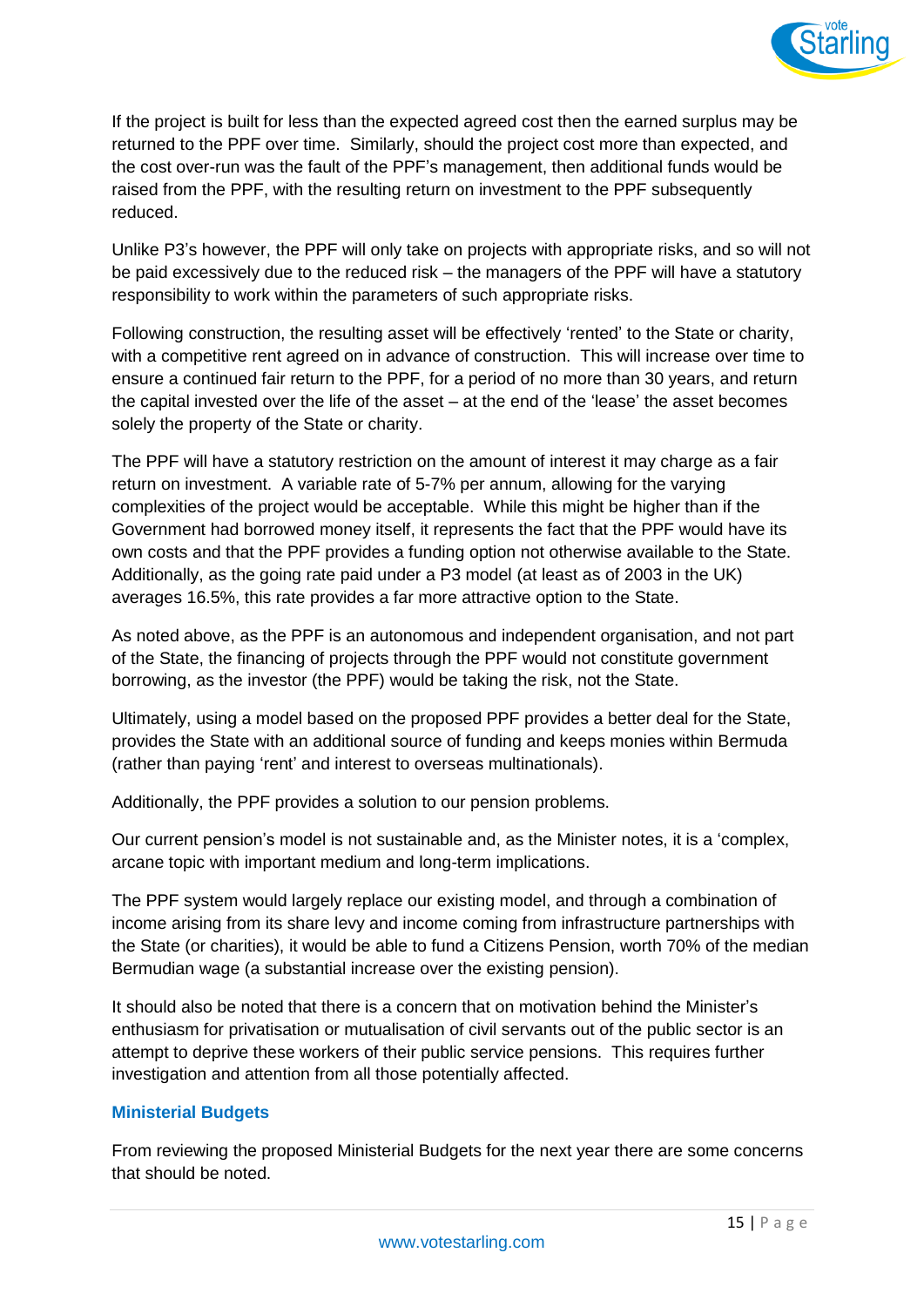

It is worrying that the Sustainable Development Department sees a further reduction (12%) of their budget, although the 42% increase to the Energy Department is certainly welcome and long overdue.

There are some alarming reductions within the Ministry of Public Works, with a 9% cut to the Bermuda Housing Corporation at a time when the cost of living is driving more and more people to it for assistance; there are 6% decreases to both Parks and Conservation Services, both of which are already struggling to maintain themselves as is, and both of which contribute greatly to our tourism and educational products; there is a slight (2%) decrease to Works & Engineering, which is all the more surprising with the calls for infrastructure developments noted in the main body of the budget, and the department is already struggling to maintain our overall infrastructure – infrastructure which provides the foundation for Bermuda both in terms of commerce and community.

It seems counter-productive, in terms of our tourism product, to introduce a 9% cut to Community & Cultural Affairs.

The 19% increase to Financial Assistance is welcome, albeit a reminder of the stresses facing by our community. The 6% cut to Child & Family Services, however, is alarming and may lead to longer-term costs for our community.

It is unclear why, when there is cross-party support for abolishing conscription, that the Department of Defence is receiving a 5% increase this year, especially while the Police and the Department of Corrections experience additional cuts (4% and 5% respectively).

Also worrying is that the Department of Planning, already at breaking point after years of cuts, is seeing a further 12% decrease, potentially rendering it unable to function adequately. This is all the more concerning in light of the Government proposing major developments in the forms of hotels and infrastructure improvements, which will requires a robust planning department to oversee.

That the Rent Commissioner and the Department of Workforce Development are also seeing cuts (16% and 9% respectively) is also worrying, the former especially in light of reductions to the BHC as well, and the latter seems most contradictory at a time when we need to facilitate just the very services that Workforce Development provides. This is especially the case as this latter department has as part of its remit the support of small businesses.

The Department of Public Prosecutions was only last month lamenting the consequences that cuts to the DPP over the last few years has had on its ability to function properly and fulfil its constitutional functions, the additional budget cut (albeit of 'only' 2%) is alarming.

It is also not clear what the Budget means in terms of Legal Aid, which has already been drastically cut over the last few years, however it seems likely (in as much as every Department within the Ministry of Justice sees cuts) that this has been further undermined.

## **Party Before Country?**

The Minister has outlined his intention to consecutively decrease government expenditure over the next three years, with a cut of 7% this year, 5% next year and 3% the year after that.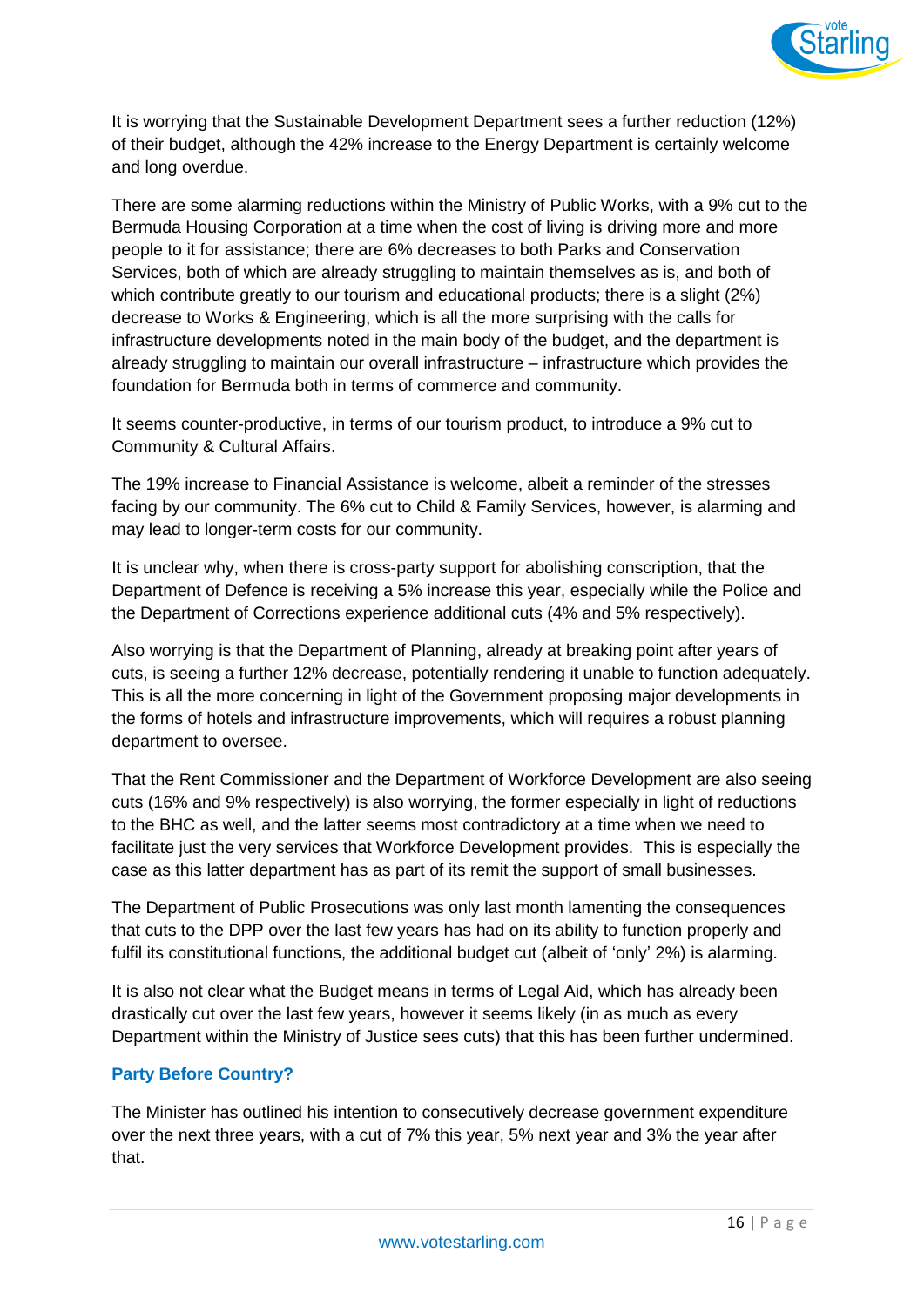

One must wonder if perhaps the Minister has this backwards, and, if so, why is that?

The Minister himself has noted that our economy is fragile, but slowly improving.

Surely, then, it would make sense to engage in smaller cuts now, allowing the private sector to grow to an extent that it can absorb the increased cuts in later years, and so reducing the potential damage to our community?

As such, would it not make more sense to have a cut of only 3% this year, 5% next year, and 7% after that, and so not risking any fragile economy?

Or, perhaps, the Minister has his eye on the next general election which, barring the collapse of this current Government, would follow his final proposed cut? And as such is the Minister, rather cynically, calculating that the OBA's election chances would be better with a smaller cut than a large one in that year?

If that is indeed the case, is not the Minister putting party before country in this Budget?

#### **Final Notes**

*"True compassion is more than flinging a coin at a beggar; it comes to see that an edifice that produces beggars needs restructuring."* - Martin Luther King Jnr.

Our economy is beginning to show some fragile signs of recovery it is true – and this in as much as the global economy is showing signs of improvement.

However, there is a risk that this recovery is itself illusory, on a global scale, being itself based on the same credit-fuelled bubbles that were the genesis of the 2008 crash.

Even the most depressed economies eventually recover, and the fragile recovery that Bermuda appears to be enjoying today is merely a reflection of this truth. Whether we will return to the same equilibrium as we had pre-2008 or not remains an open question.

The structural conditions for a repeat of the global crash remain firmly in place.

While Bermuda is limited in what it alone can do to alter the global structural economic problems, we are able to take this opportunity to ensure that Bermuda's own structural problems do not return to 'business as usual'.

Change is needed, and that change must be one that makes Bermuda a more equal country.

It is only by creating a more equal society that we will be able to ensure long-term prosperity for our people.

Central to this must be investments in infrastructure, including developing a more accessible built environment, and in education, which provides our people with the human capital to adapt to the changing global economy.

These alone will not be sufficient to ensure a more equal society, but they are key elements of it.